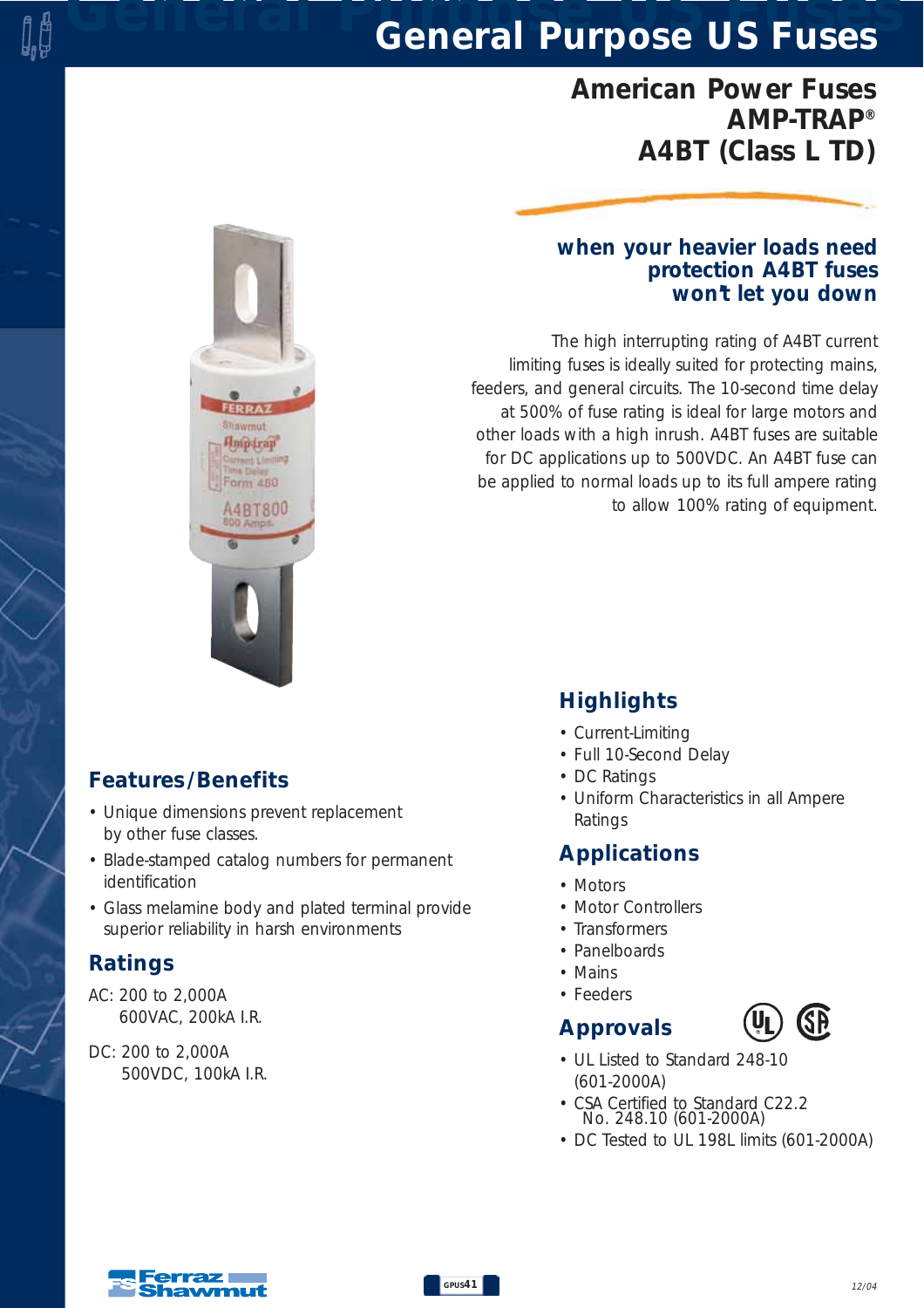# *General Purpose US Fuses General Purpose US Fuses*

*American Power Fuses AMP-TRAP® A4BT (Class L TD)*

#### *Standard Fuse Ampere Ratings, Catalog Numbers 460 Volt Three Phase Motors*

| Ampere<br>Rating | Catalog Ampere<br>Number $ $ | Rating | Catalog<br>Number | Ampere<br><b>Rating</b> | Catalog<br><b>Number</b> |
|------------------|------------------------------|--------|-------------------|-------------------------|--------------------------|
| 200              | A4BT200                      | 601    | A4BT601           | 1100                    | A4BT1100                 |
| 250              | A4BT250                      | 650    | A4BT650           | 1200                    | A4BT1200                 |
| 300              | A4BT300                      | 700    | A4BT700           | 1400                    | A4BT1400                 |
| 350              | A4BT350                      | 750    | A4BT750           | 1500                    | A4BT1500                 |
| 400              | A4BT400                      | 800    | A4BT800           | 1600                    | A4BT1600                 |
| 500              | A4BT500                      | 900    | A4BT900           | 1800                    | A4BT1800                 |
| 600              | A4BT600                      | 1000   | A4BT1000          | 2000                    | A4BT2000                 |

#### *Standard Fuse Ampere Ratings, Reference Numbers*

| Ampere<br>Rating | Ref.<br><b>Number</b> | Ampere<br>Rating | Ref.<br>Number | <b>Ampere</b><br>Rating | Ref.<br><b>Number</b> |
|------------------|-----------------------|------------------|----------------|-------------------------|-----------------------|
| 200              | W212723               | 601              | Z218338        | 1100                    | J200890               |
| 250              | F214249               | 650              | L218855        | 1200                    | W201430               |
| 300              | G214757               | 700              | A219374        | 1400                    | G201946               |
| 350              | L215773               | 750              | X219900        | 1500                    | G211169               |
| 400              | R216284               | 800              | N222583        | 1600                    | 7211691               |
| 500              | J217312               | 900              | K200891        | 1800                    | F212203               |
| 600              | N217822               | 1000             | M222582        | 2000                    | F213238               |

# *Three Phase Motor Fuse Selection*

| <b>Motor</b><br>Heavy Load | Full<br>Load | Recommended A4BT Ampere Rating<br><b>Motor Acceleration Times</b><br><b>HPAmperes</b><br><b>Typical</b> |                |  |  |  |
|----------------------------|--------------|---------------------------------------------------------------------------------------------------------|----------------|--|--|--|
|                            | at 460V      | 5 seconds                                                                                               | Over 5 seconds |  |  |  |
| 300                        | 360          |                                                                                                         | 700            |  |  |  |
|                            |              |                                                                                                         |                |  |  |  |

#### *575 Volt Three Phase Motors*







#### *Dimensions*

| Ampere<br>А |           | B.  |                | C.            |      | D  |           |    |             |                |
|-------------|-----------|-----|----------------|---------------|------|----|-----------|----|-------------|----------------|
| Rating      | In.       | mm  | In.            | <sub>mm</sub> | In.  | mm | In.       | mm | In.         | mm             |
| 200-600     | $8 - 5/8$ | 219 | $\bigcirc$     | 51            | 5/16 | 8  | $1 - 5/8$ | 41 | $2 - 13/32$ | 61             |
| 601-800     | $8 - 5/8$ | 219 | $2 - 1/2$      | 63            | 3/8  |    |           | 51 | $2 - 13/32$ | 6 <sup>1</sup> |
| 801-1200    | $10-3/4$  | 273 | $2 - 1/2$      | 63            | 3/8  |    |           | 51 | $3-15/32$   | 88             |
| 1201-1600   | $10-3/4$  | 273 | $\overline{a}$ | 76            | 7/16 |    | $2 - 3/8$ | 60 | $3-15/32$   | 88             |
| 1601-2000   | $10-3/4$  | 273 | $3-1/2$        | 89            | 1/2  | 13 | $2 - 3/4$ | 70 | $3-15/32$   | 88             |

*Safety Note: Class L fuses are dimensioned for one-way interchangeability.* 

*A Class L fuse of any lower ampere rating can be substituted for a given Class L fuse.*